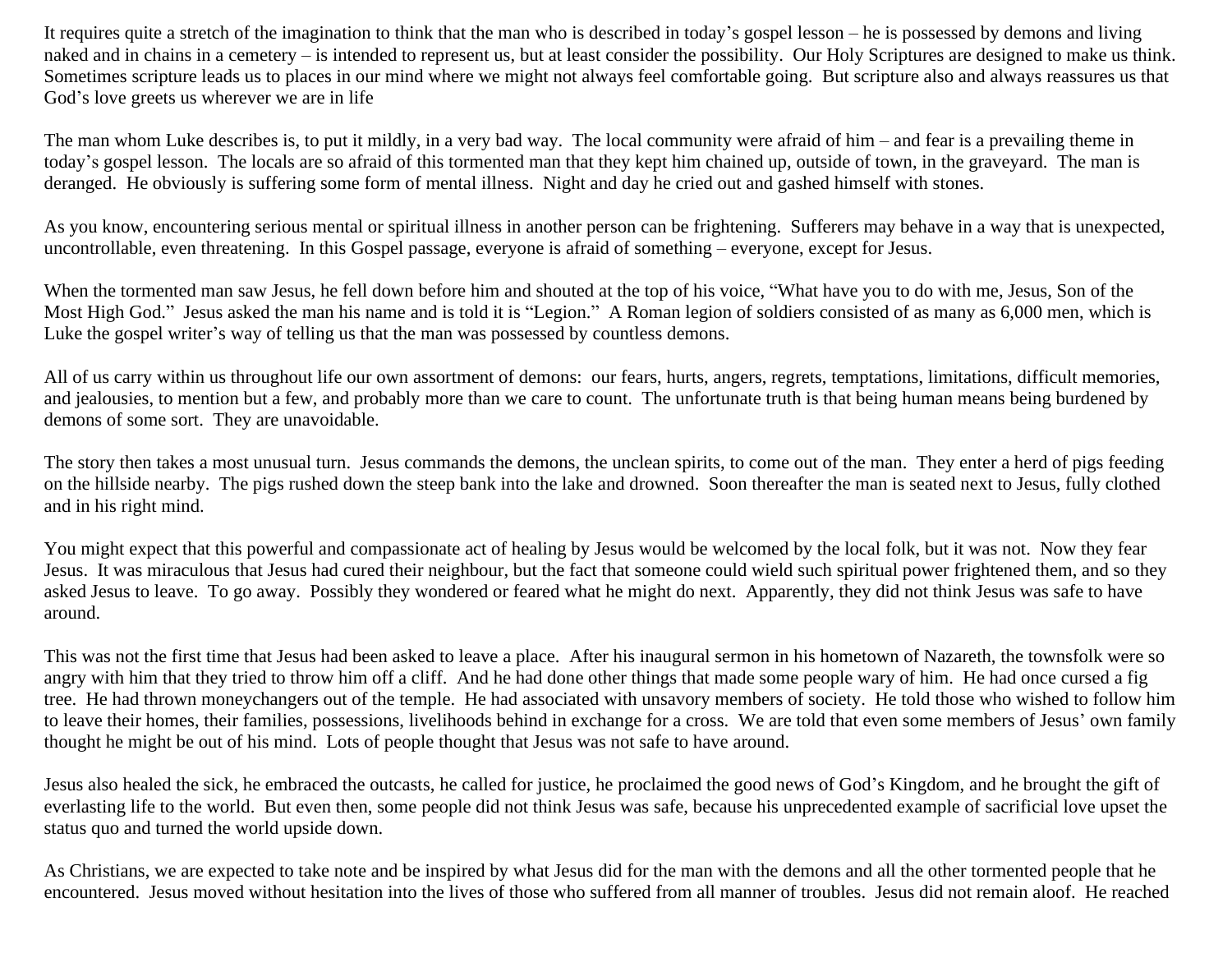out, touched, healed. He did not simply offer kind words of consolation; he acted. He liberated people from their fears, and restored them to peacefulness.

As I have already said, fear is the pervasive theme in today's gospel story.

Mercer Mayer tells the story of a little boy who is afraid to go to sleep at night because the monster that he is certain hides in his bedroom closet might come out while he is asleep and get him. One night the boy decides to face the 'whatever-it-is' scary thing that dwells in the closet, and he remains awake, waiting in his bed armed with his trusty pop gun. To the boy's surprise, when a monster creeps out of the closet, it is the monster that is terrified and begins to cry. It turns out the monster had been hiding in the closet because it was afraid of the boy. At the end of the story, the boy and the monster peacefully fall asleep in bed together.

Even as adults we have our lists of fears that keep us awake at night. I've been told that we can never really run away from anything, least of all our fears, because whatever it is that is troubling us, that makes us fearful, is not outside of us. Fear rattles around inside of us, sometimes waking us in the depths of nighttime, filling our dreams with torment, echoing loudly in the emptiness within us. Fears that recall all the unfinished business of our lives, the tensions we never lifted, the relationships we never resolved, the promises we never kept, the dreams we never achieved, the things we never became, the enmities we never accepted. Our fears can become one loud cacophony of noise that stay with us wherever we are. We can never really run away from our fears, but with God's help we need not let our fears control our lives, enslaving and paralyzing us. God will meet us in our fears, calm and release us from our fears, any time we are ready to surrender them to God.

Did you notice the exchange between Jesus and the man once the man had been freed from his demons and his fears? Still uncertain what to do with his newly restored life, the man begged Jesus to let him accompany Jesus on his travels. We cannot say for certain why the man wanted to do that. Maybe it was out of a sense of deep appreciation for what Jesus had done for him, giving him back his life. Maybe it was simply his desire to move on and put his troubled and messy past behind him. Yet perhaps surprisingly, Jesus answered him, "No." Jesus instructed him to return home to his family and friends, "and tell them how much God has done for you."

Would that have been the answer the man was hoping for? To return home? Return to the people who knew him best, but until his healing had seen him at his raving lunatic worst? Presumably it would have been easier for the healed man to put his past behind him by heading out on the open road with Jesus to seek a new beginning far removed from the confused and sordid life he had once lived, naked and chained in a cemetery, an object of fear and scorn in his home community. Sometimes Jesus instructs us to undertake a similarly difficult assignment, which is to tell those closest to us what God has done for us.

So, we see the key teaching here: the intervention of Jesus granted the tormented man a new life, but not necessarily a new direction. There is a difference.

Christ intervenes in our lives – at least I believe that he does, and trust that you do as well – he intervenes in our lives to bring wholeness and completeness by removing our demons and fears. However, Christ intervening in our lives does not always lift us out of our difficult situations and circumstances entirely, does it? Sometimes our troubling circumstances do not change, but with God's help we are empowered to exist in them by replacing our fears with faithfulness, as people who have been transformed by the promised aid and comfort of God

I came across a prayer recently that speaks to our being open to God's healing power in our lives. I would like to conclude by saying it for us: "We come to you, God, our Loving and Healing Parent, remembering the miracles of healing by Jesus. We confess that sometimes we think of miracles as something that happened only long ago and far away.